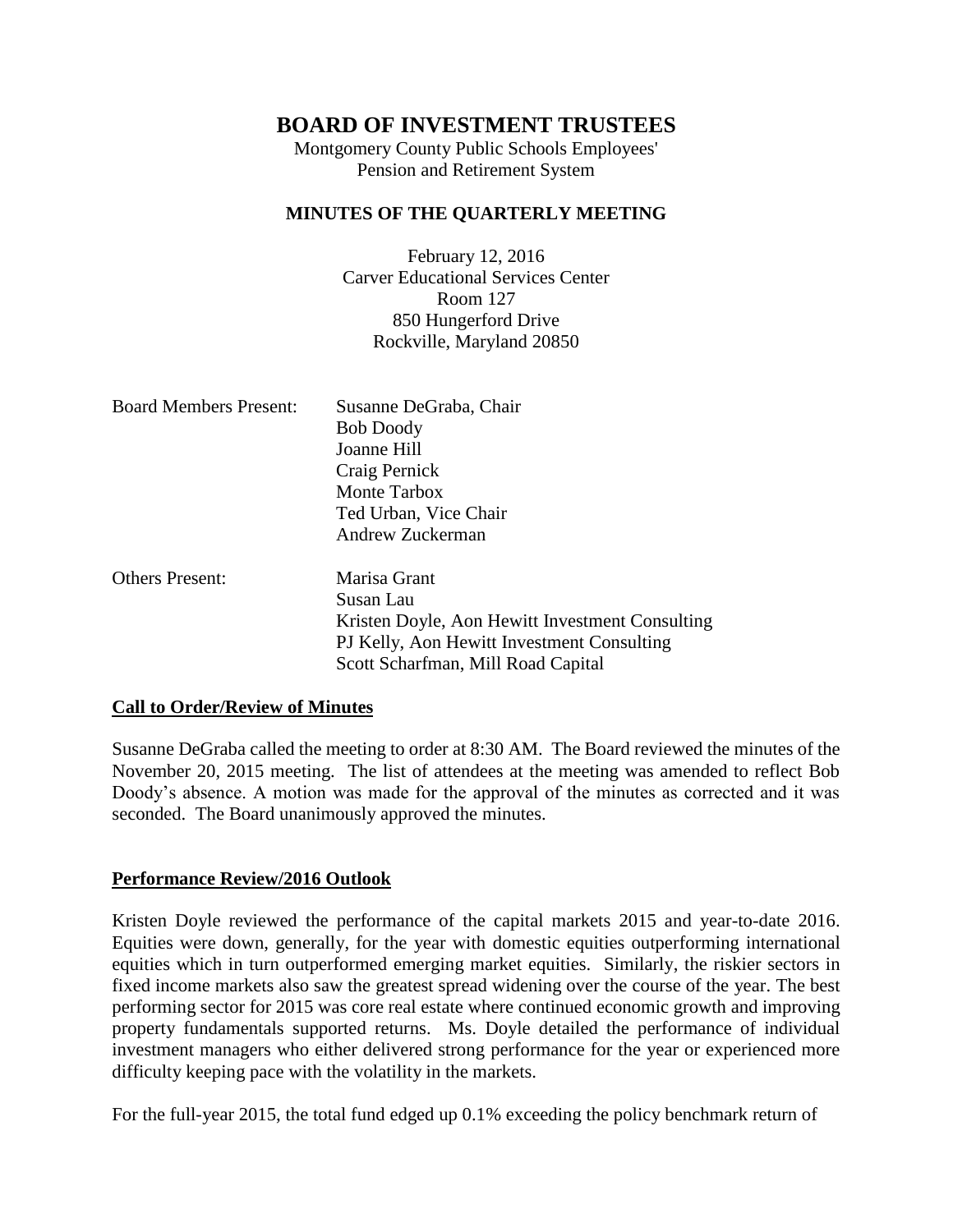-0.9% and matching the return of the secondary policy benchmark. This was the result of the alternatives portfolio's 3.0% return for the year which exceeded the returns of the primary and secondary benchmarks, -0.9% and 2.8% respectively. The market value for the pension was \$1.413 billion at year-end with contributions and investment earnings exceeding withdrawals by \$15.8 million.

In January, Aon downgraded Owl Creek Overseas Fund, the event-driven/distressed hedge fund in which the pension is invested. The downgrade was driven by concerns about the fund's future return profile following continued turnover on the portfolio manager/research team. This was followed by a detailed discussion by the Board. Given the nature of the lockup of the investment, the Board directed staff to continue to monitor the manager and fund flows. The Board will revisit the investment at each subsequent meeting before the next fund opening.

At the request of Trustees during the November meeting, Aon and staff had discussed changing the names of the benchmarks in the investment policy statement for improved clarity. Ms. Doyle recommended renaming the primary benchmark the "policy benchmark" and the secondary benchmark the "secondary policy benchmark". The Board accepted the recommendation.

## **Mill Road Capital**

Scott Scharfman of Mill Road Capital presented to the Board. The pension is invested in the private equity firm's second fund whose strategic focus is on identifying public microcap (less than \$500 million in market value) companies that are attractive candidates to take private. Mr. Scharfman elaborated on the firm's investment team, deal sourcing, the market environment and exit strategy. Mr. Scharfman also discussed in detail the companies in which the fund has taken an ownership position.

## **2016 Outlook**

Ms. Doyle and PJ Kelly presented the outlook for the remainder of 2016 and the investment strategies that Aon favors as tactical opportunities for funds over the medium-term. A detailed discussion ensued. Ms. Doyle and Mr. Kelly left the meeting.

#### **General Discussion**

Staff presented the monthly reports showing the pension cash flows and also updated the Board on the expected RFP for the consultant as a part of the normal 3-year review cycle.

#### **Next Meeting**

The next quarterly meeting is scheduled for Friday, June 10, 2016 in Room 127 of the CESC.

Upon a motion duly made and seconded, the meeting was adjourned at 12:05 PM.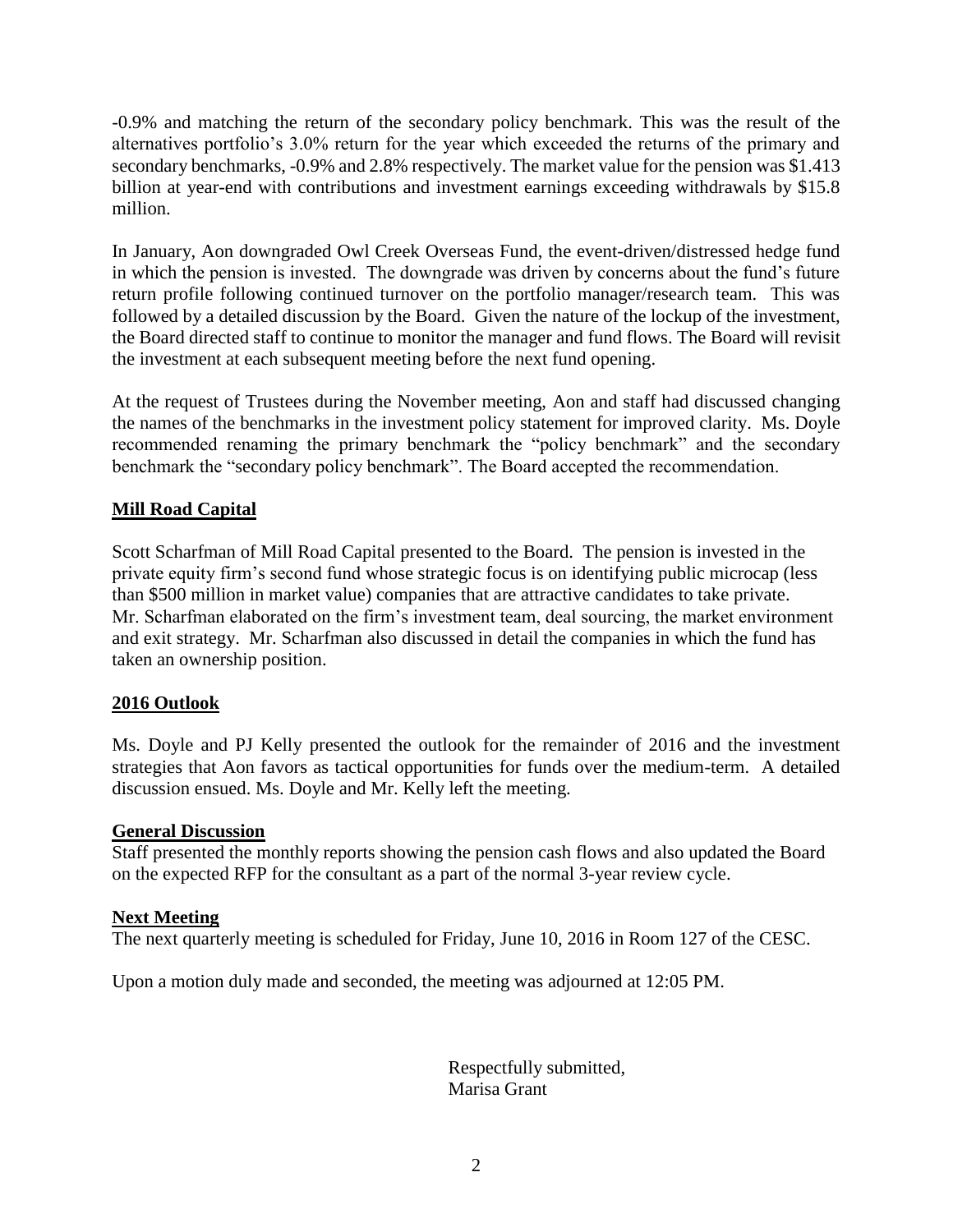Montgomery County Public Schools Employees' Pension and Retirement System

#### **MINUTES OF THE QUARTERLY MEETING**

June 10, 2016 Carver Educational Services Center Room 127 850 Hungerford Drive Rockville, Maryland 20850

| <b>Board Members Present:</b> | Susan Chen                                      |
|-------------------------------|-------------------------------------------------|
|                               | Susanne DeGraba, Chair                          |
|                               | <b>Bob Doody</b>                                |
|                               | Joanne Hill                                     |
|                               | Craig Pernick                                   |
|                               | Monte Tarbox                                    |
|                               | Andrew Zuckerman                                |
| <b>Others Present:</b>        | Marisa Grant                                    |
|                               | Susan Lau                                       |
|                               | Kristen Doyle, Aon Hewitt Investment Consulting |
|                               | PJ Kelly, Aon Hewitt Investment Consulting      |

#### **Call to Order/Review of Minutes**

Susanne DeGraba called the meeting to order at 8:30 AM. The Board reviewed the minutes of the February 12, 2016 meeting. A motion was made for the approval of the minutes as corrected and it was seconded. The Board unanimously approved the minutes.

James Leder, Brigade Capital Greg Soder, Brigade Capital

#### **Election of Officers**

The officers of the Board serve a one-year term that coincides with the plan year. The Board voted unanimously to re-elect Sue DeGraba as Chair, Ted Urban as Vice-Chair and Marisa Grant as secretary.

#### **Performance Review/2016 Outlook**

Kristen Doyle reviewed the performance of the capital markets for the first quarter of 2016. The beginning of 2016 marked the third most volatile start to a year in the public markets since the 1920's. AHIC continues to not see the environment as one where the portfolio would want to take on additional duration risk. The firm expects that interest rates will rise, albeit gradually. For the first quarter the total fund returned 0.8% slightly behind the policy benchmark return of 1.1%. For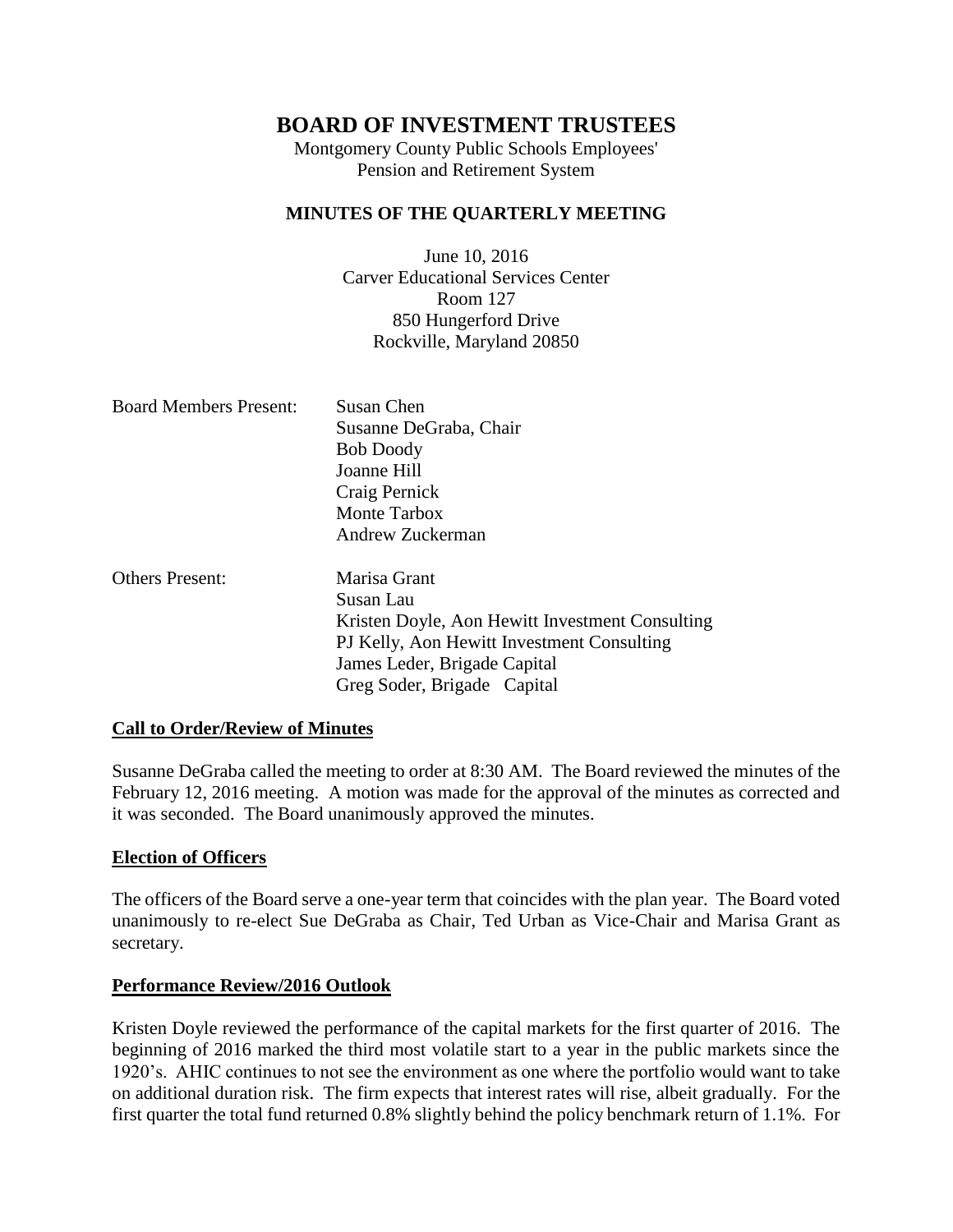the first nine months of fiscal 2016, the total fund declined 1.2% which was a smaller decline that the -2.0% return for the policy benchmark. Real estate continued to be a strong contributor to total fund performance while the hedge fund portfolio was disappointing based on manager specific results. The market value for the pension was \$1.410 billion as of March 31.

Aon Hewitt has downgraded BlackRock Granite fund to a qualified rating (it previously had been a buy). The pension has been invested in the Granite fund since January 2008. Ms. Doyle discussed the reasons for the downgrade and the Board reviewed the overall strategy for the real estate allocation of gradually remixing the weight in the portfolio towards noncore real esate managers. A detailed discussion ensued about timing of anticipated cash flows and manager concentration. After motion was duly made and seconded, the following resolutions were unanimously approved:

#### **RESOLVED, that the Montgomery County Public School Retirement System Trust request a full redemption of its holdings in BlackRock Granite Fund; and**

**RESOLVED, FURTHER, that the expected proceeds be directed to UBS Trumbull Property Fund until directed otherwise by the Board; and** 

**RESOLVED, FURTHER, that the Chief Investment Officer, Marisa Grant, be hereby authorized and directed, in the name and on behalf of the Trust, to take such further action and execute such documents deemed necessary, appropriate and advisable to implement the foregoing resolutions.**

## **Brigade Capital**

James Leder and Greg Soder provided a review of Brigade Capital and the Brigade Credit Fund in which the pension has been an investor since October 2013. The firm sole focus is credit related strategies and it currently has assets under management of \$16.5 billion. Mr. Soder and Mr. Leder discussed the developments in the credit markets with respect to liquidity, the ebb and flow of demand by significant market participants and how these developments have shaped the positioning of the fund.

## **Next Meeting**

The next quarterly meeting is scheduled for Friday, September 23, 2016 in Room 127 of the CESC.

Upon a motion duly made and seconded, the meeting was adjourned at 11:15 am.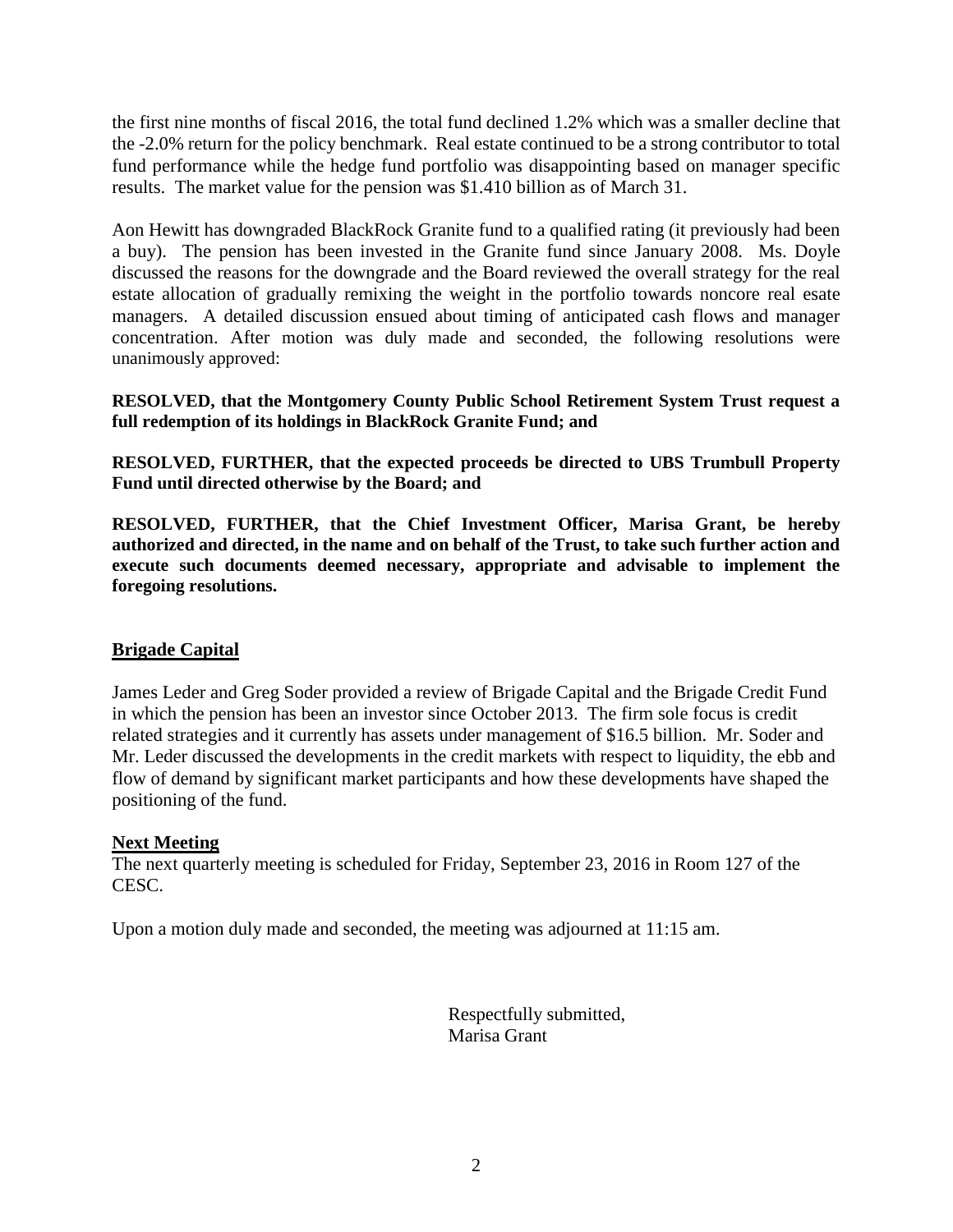Montgomery County Public Schools Employees' Pension and Retirement System

> September 30, 2016 Carver Educational Services Center Room 127 850 Hungerford Drive Rockville, Maryland 20850

| <b>Board Members Present:</b> | Haydee Celaya<br>Susan Chen<br>Susanne DeGraba, Chair<br><b>Bob Doody</b><br>Joanne Hill (by phone)<br>Craig Pernick (by phone) |
|-------------------------------|---------------------------------------------------------------------------------------------------------------------------------|
|                               | Monte Tarbox (by phone)<br>Ted Urban<br>Andrew Zuckerman                                                                        |
| <b>Others Present:</b>        | Marisa Grant<br>Susan Lau<br>Kristen Doyle, Aon Hewitt Investment Consulting<br>PJ Kelly, Aon Hewitt Investment Consulting      |

#### **Call to Order/Review of Minutes**

Susanne DeGraba called the meeting to order at 9:30 AM. The minutes of the June 10 meeting were reviewed. A clarification was made to the language on Aon Hewitt's outlook for taking duration risk. A motion was made for the approval of the minutes as amended and it was seconded. The Board unanimously approved the minutes.

#### **Investment Consultant**

The Board reviewed the additional information provided by the finalists. The Board discussed the long-term performance of the pension investment portfolio, the changes made to the portfolio over the past five years and the portfolio's current composition, the likelihood of additional resources being allocated to staff, the expectations of where the consultant would be needed to supplement staff, and the feedback received from reference checks. The Board also considered the finalists' track records with respect to adding value to client portfolios, the cost proposals, and the potential disruption caused by any transition. After a lengthy discussion of all of the information received including input from staff and a motion was duly made and seconded, the following resolutions were unanimously approved: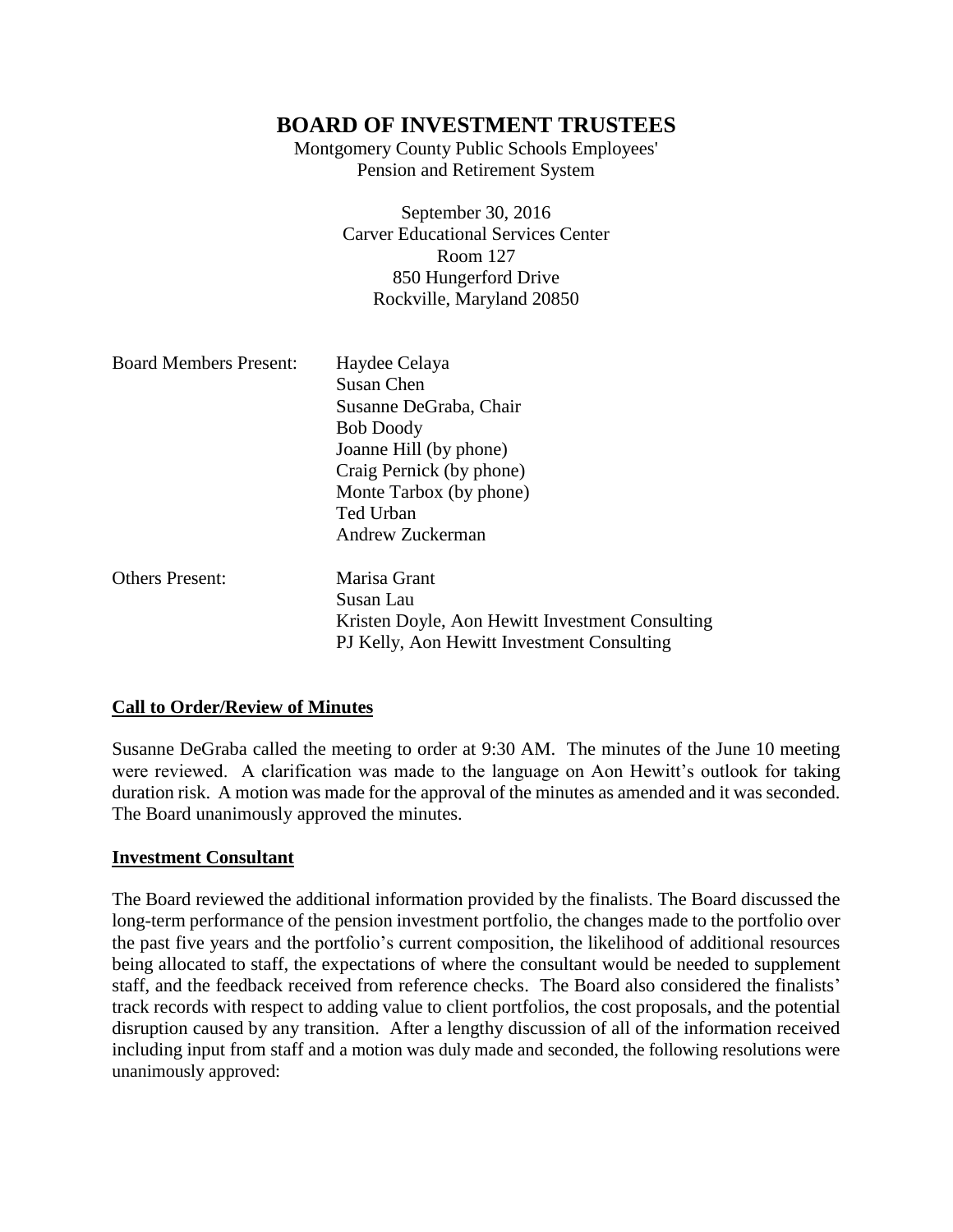**RESOLVED, that a recommendation be made that the contract to provide investment consultant services to the Board of Investment Trustees of the Montgomery County Public School Retirement System Trust be awarded to NEPC, LLC; and**

**RESOLVED, FURTHER, that the Chief Investment Officer, Marisa Grant, be hereby authorized and directed, in the name and on behalf of the Trust, to take such further action deemed necessary, appropriate and advisable to implement the foregoing resolution.**

### **Performance Review/Manager Updates**

Kristen Doyle and PJ Kelly joined the meeting. Ms. Doyle discussed the performance of the portfolio in the second quarter and the performance for July. The sharp declines in the global equity markets following the late June vote on Brexit were largely reversed in July. Performance in the bond markets was strong due to spread tightening and declining interest rates. Within the alternatives portfolio, the private equity and real estate managers collectively delivered strong performance. For the fiscal year 2016 ending June 30, the total pension portfolio return was - 0.3%, 0.6% higher than the -0.9% return for the policy benchmark. The fiscal year return was 0.2% higher than the secondary policy benchmark of 0.5%. The policy benchmark is a blended index that represents 2/3 the MSCI ACWI IMI index and 1/3 the Intermediate Barclays Aggregate Index. The secondary policy benchmark consists of underlying indices that reflect the various strategies used by the managers in the alternatives portfolio. For the three years ended June 30, the pension portfolio delivered a return of 5.4% versus a 5.3% return for both the policy and secondary policy benchmarks.

Aon Hewitt and staff updated the Board on developments at several managers. Alphadyne, the macro hedge fund in which the pension is invested, announced that it will be restructuring the fund and the partnership. The transition will take place over the next two years. The Board discussed the fund's reason for the change and the possible effects on the fund's risk/return profile given the eventual departure of the team based in Singapore. The Board also received an update on the York Credit Opportunities Fund which has recently undergone a rerating review at Aon Hewitt. The Buy rating has been reaffirmed. The Board also discussed developments at the Granite Fund. The Fund's redemption request will take a longer period to fulfill than originally anticipated.

## **Owl Creek**

The Board revisited a review of Owl Creek. In January, Aon downgraded Owl Creek, the eventdriven/distressed hedge fund in which the pension has been invested since 2011. Aon Hewitt and staff discussed what has transpired with the fund since the downgrade. The Board discussed the rationale for the downgrade. After a motion was duly made and seconded, the following resolution was unanimously approved:

#### **RESOLVED, that the Montgomery County Public School Retirement System Trust request a full redemption of its holdings in Owl Creek II, Ltd; and**

**RESOLVED, FURTHER, that the Chief Investment Officer, Marisa Grant, be hereby authorized and directed, in the name and on behalf of the Trust, to take such further action and execute such documents deemed necessary, appropriate and advisable to implement the foregoing resolutions.**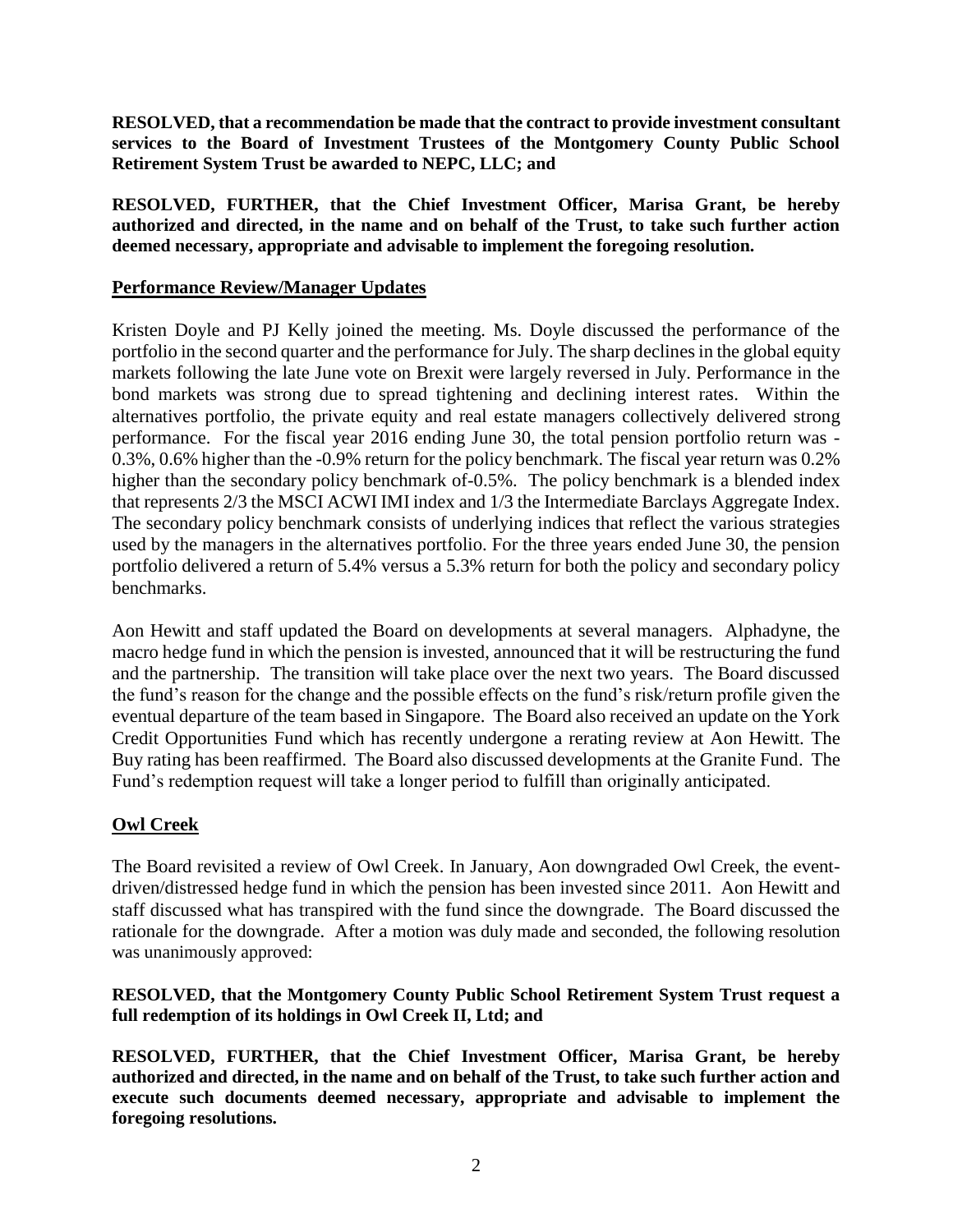### **Staff Update**

Sue DeGraba has served as a Trustee since 2002 and as chair of the Board since 2013. Mrs. DeGraba announced that she will be retiring as of December 1. Several trustees expressed their deep appreciation of Sue's contribution to the Board and its accomplishments over the years.

Upon a motion duly made and seconded, the meeting was adjourned at 11:00 a.m.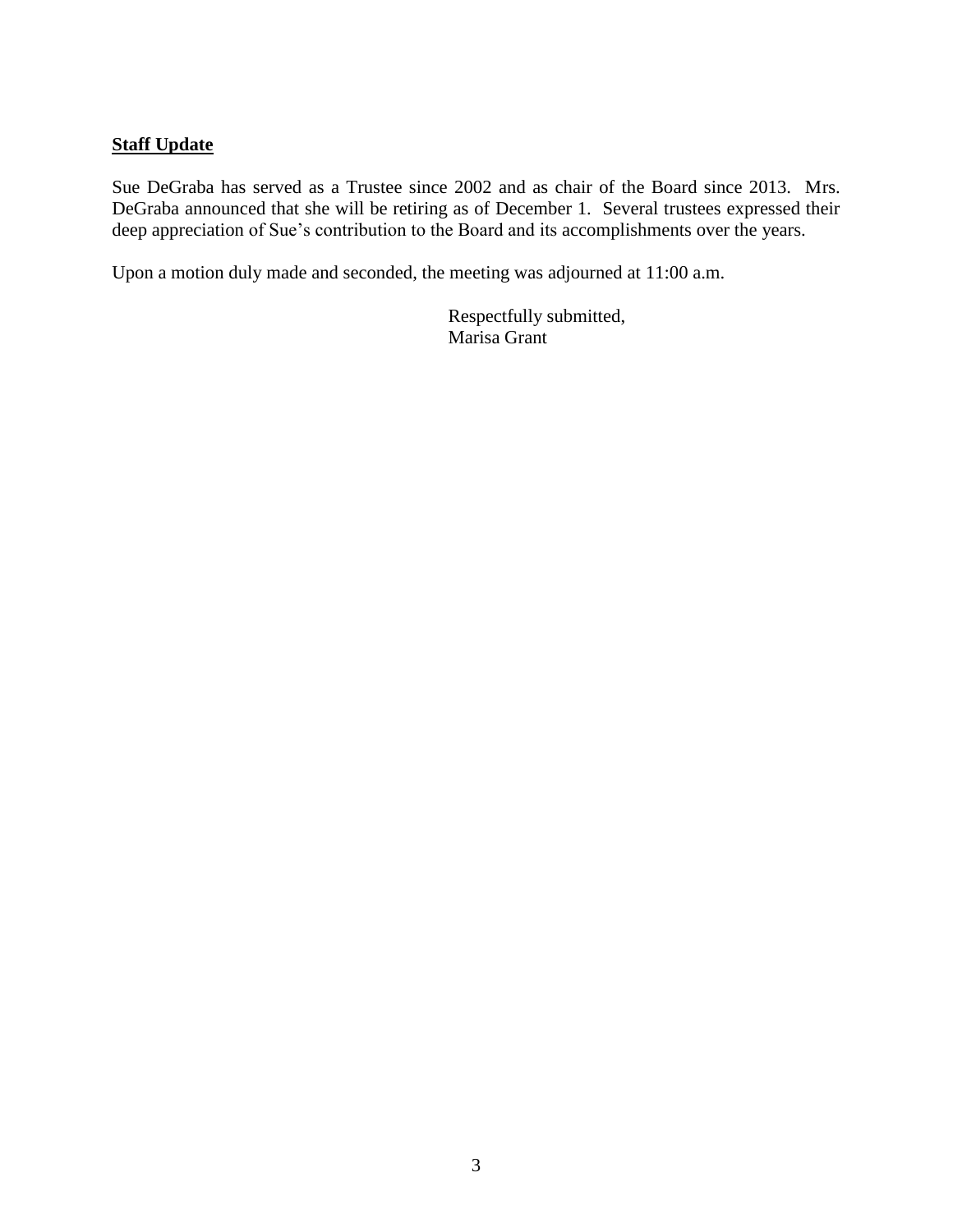Montgomery County Public Schools Employees' Pension and Retirement System

> November 18, 2016 Carver Educational Services Center Room 127 850 Hungerford Drive Rockville, Maryland 20850

| <b>Board Members Present:</b> | Susan Chen<br>Susanne DeGraba, Chair<br>Joanne Hill<br>Craig Pernick<br>Monte Tarbox<br>Ted Urban<br>Andrew Zuckerman                             |
|-------------------------------|---------------------------------------------------------------------------------------------------------------------------------------------------|
| <b>Others Present:</b>        | Marisa Grant<br>Susan Lau<br>Kristen Doyle, Aon Hewitt Investment Consulting (phone)<br>Joseph Romanies, Aon Hewitt<br>Thomas Vicente, Aon Hewitt |

#### **Call to Order/Review of Minutes**

Susanne DeGraba called the meeting to order at 8:30 AM. The minutes of the September 30 meeting was reviewed. A motion was made for the approval of the minutes and it was seconded. The Board unanimously approved the minutes.

#### **Election of Officers**

The officers of the Board serve a one-year term that coincides with the plan year. Sue DeGraba, Chief Financial Officer of Montgomery County Public Schools, is an ex-officio member of the Board. Ms. DeGraba was elected to serve another term as Board chair beginning July 1, 2016 however she will retire on December 1. After a motion was made and duly seconded the following resolutions were unanimously passed:

### **RESOLVED, that Ted Urban serve as chair of the Board of Investment Trustees for the remainder of the plan year; and**

**RESOLVED, FURTHER, that Susan Chen, serve as vice chair of the Board of Investment Trustees for the remainder of the plan year.**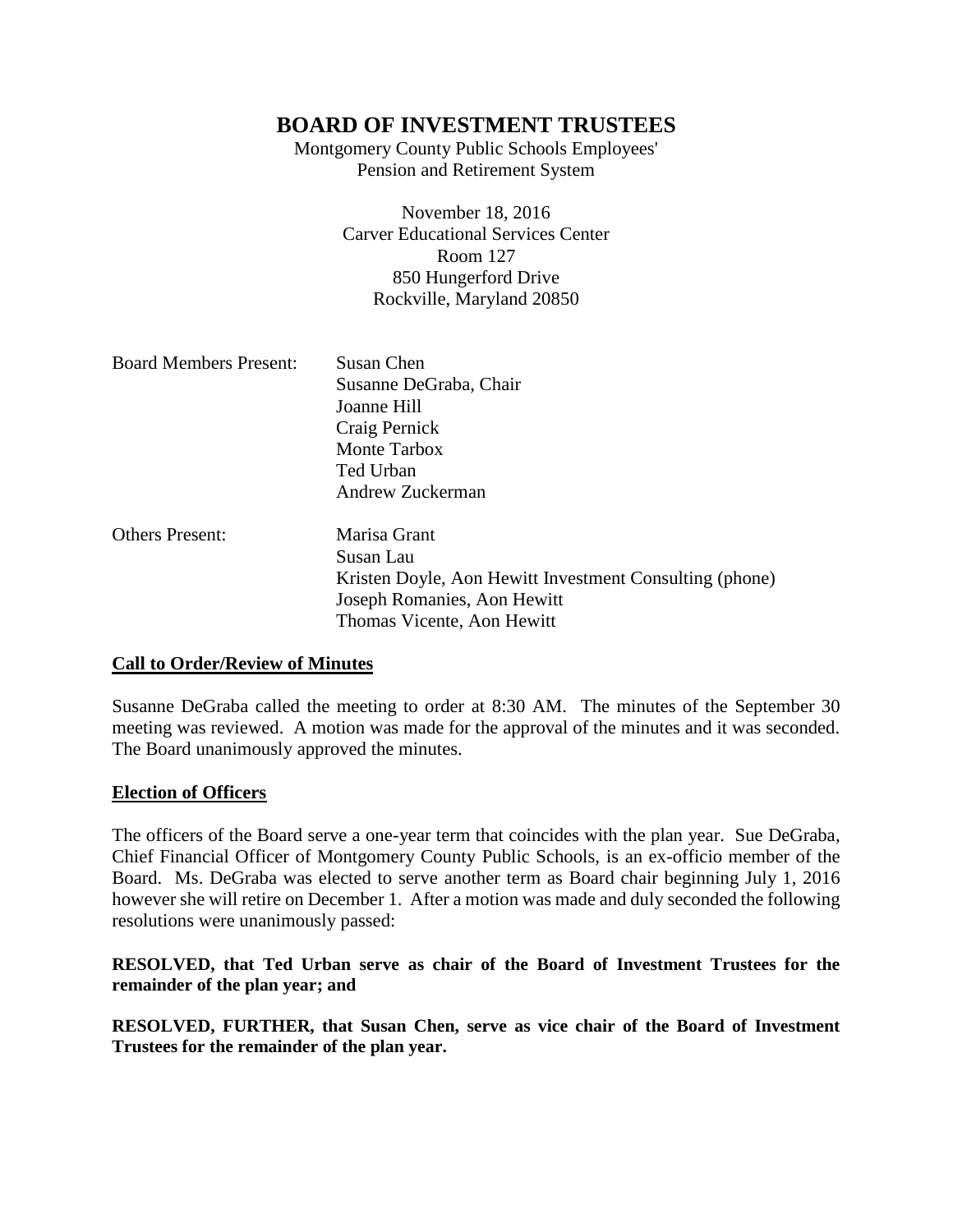## **Performance Review/Manager Updates**

Kristen Doyle summarized the market environment in the third-quarter which was characterized by strong equity returns driven by international and emerging markets equities. Bond prices started to move lower reflecting firming beliefs that the Federal Reserve would continue to increase the fed funds rate. For the quarter ending September 30, the pension portfolio return was 3.6%, 0.2% lower than the 3.8% return for the policy benchmark. The policy benchmark is a blended index that represents 2/3 the MSCI ACWI IMI index and 1/3 the Intermediate Bloomberg Barclays Aggregate Index. The portfolio was essentially in line with the secondary policy benchmark which had a 3.5% return for the quarter. The secondary policy benchmark consists of underlying indices that reflect the various strategies used by the managers in the alternatives portfolio. The alternatives portfolio returned 2.4% for the quarter, 1.3% lower than the primary alternatives benchmark which is the policy benchmark and 0.30% lower than the secondary alternatives benchmark.

### **Actuarial Report**

Tom Vicente and Joe Romanies from Aon Hewitt presented the most recent actuarial valuation. Mr. Romanies and Mr. Vicente reviewed the changes in the participant data that affected the actuarial estimates. As of July 1, 2016 the funding ratio based on the actuarial value of assets had improved to 81.0%. Based on market value of assets, the funding ratio slipped to 76.6% from 79.5%. Mr. Romanies and Mr. Vicente also reviewed the three components that determine the recommended MCPS contribution to the pension. These are normal cost, expenses, and amortization. The decline in the overall contribution percentage to 4.11% of payroll versus 4.18% of payroll in the previous year was largely due to changes in amortization. The Board asked about the assumptions and discussed the results.

#### **Investment Return Assumption**

The Investment Policy Statement includes an objective of managing plan assets prudently so that the investment return is maximized utilizing reasonable levels of risk in order to meet or exceed the targeted 7.5% actuarial rate of return. That actuarial rate of return is determined by the Montgomery County Public Schools Board of Education. The Board discussed the probability of consistently achieving the existing 7.5% target in the future. Various factors including expectations of inflation, interest rates, and demographics reduce the likelihood that a 7.5% return could be achieved with prudent levels of risk for a pension plan. Upon a motion made and duly seconded the following resolution was unanimously approved:

**RESOLVED, that Staff draft a letter on behalf of the Board of Investment Trustees addressed to the Fiscal Management Committee recommending that the Committee consider the reduction of the assumed investment rate of return for the pension plan; and**

**RESOLVED, FURTHER, that Staff circulate the letter for review by the Board and Staff is to consider the letter approved by a trustee if no comments are received by him or her.**